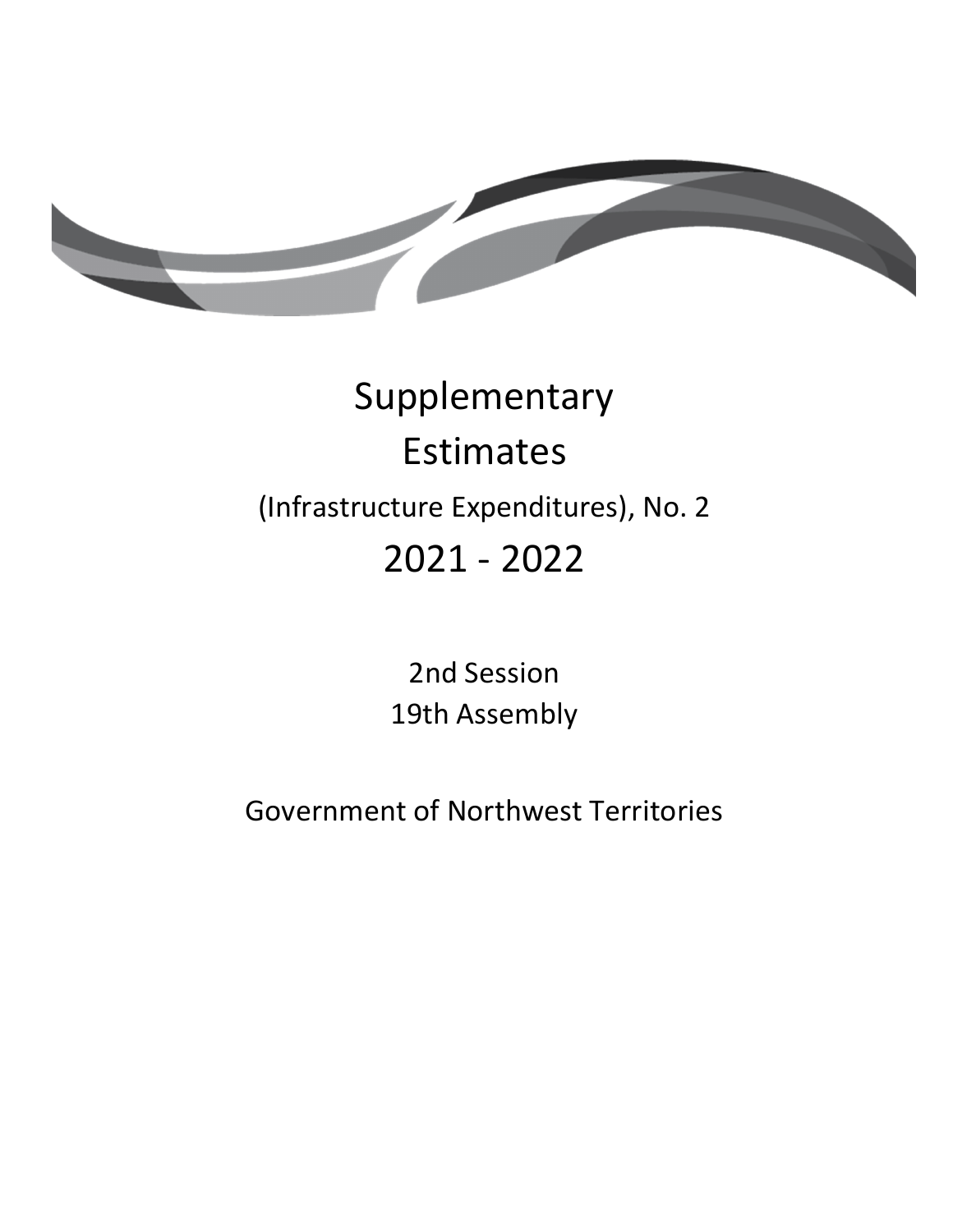# **SUMMARY OF APPROPRIATIONS VOTED FOR THE PUBLIC SERVICE OF THE NORTHWEST TERRITORIES FOR THE FISCAL YEAR ENDING MARCH 31, 2022**

# **SCHEDULE 1 OPERATIONS EXPENDITURES**

| Item<br>Number   | Department                                   | Operations,<br><b>Excluding</b><br>Amortization<br>$\mathbb{S}$ | Amortization<br>$\boldsymbol{\mathsf{S}}$ |
|------------------|----------------------------------------------|-----------------------------------------------------------------|-------------------------------------------|
| $\mathbf 1$      | Legislative Assembly                         |                                                                 |                                           |
| $\sqrt{2}$       | Education, Culture and Employment            |                                                                 |                                           |
| $\mathfrak{Z}$   | <b>Environment and Natural Resources</b>     |                                                                 |                                           |
| $\overline{4}$   | Executive and Indigenous Affairs             |                                                                 |                                           |
| $\sqrt{5}$       | Finance                                      |                                                                 |                                           |
| 6                | Health and Social Services                   |                                                                 |                                           |
| $\tau$           | Industry, Tourism and Investment             |                                                                 |                                           |
| $\,8\,$          | Infrastructure                               | 17,115,000                                                      |                                           |
| $\boldsymbol{9}$ | Justice                                      |                                                                 |                                           |
| 10               | Lands                                        |                                                                 |                                           |
| $11\,$           | Municipal and Community Affairs              |                                                                 |                                           |
|                  | <b>OPERATIONS EXPENDITURES APPROPRIATION</b> | 17,115,000                                                      | $\overline{\phantom{0}}$                  |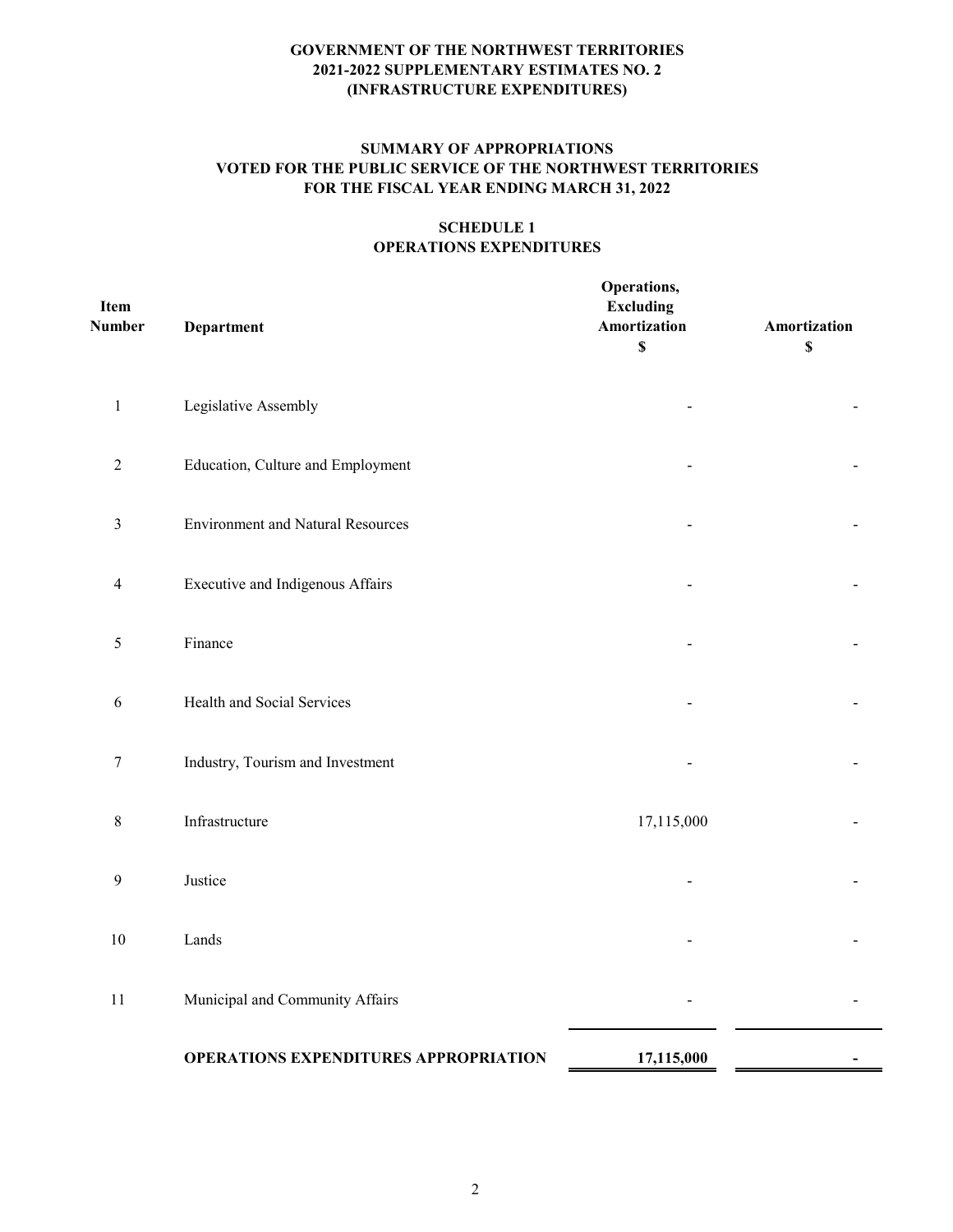## **SUMMARY OF APPROPRIATIONS VOTED FOR THE PUBLIC SERVICE OF THE NORTHWEST TERRITORIES FOR THE FISCAL YEAR ENDING MARCH 31, 2022**

## **SCHEDULE 2 CAPITAL INVESTMENT EXPENDITURES**

| <b>ITEM NUMBER</b> | <b>DEPARTMENT</b>                             | <b>APPROPRIATION</b><br><b>AUTHORITY</b><br><b>REQUIRED</b><br>\$ |
|--------------------|-----------------------------------------------|-------------------------------------------------------------------|
| $\mathbf{1}$       | Legislative Assembly                          |                                                                   |
| $\sqrt{2}$         | Education, Culture and Employment             | (3,087,000)                                                       |
| $\mathfrak{Z}$     | <b>Environment and Natural Resources</b>      |                                                                   |
| $\overline{4}$     | Executive and Indigenous Affairs              |                                                                   |
| $\mathfrak{H}$     | Finance                                       | (6,200,000)                                                       |
| 6                  | Health and Social Services                    | (21,361,000)                                                      |
| $\boldsymbol{7}$   | Industry, Tourism and Investment              | 1,200,000                                                         |
| $8\,$              | Infrastructure                                | (97, 421, 000)                                                    |
| $\overline{9}$     | Justice                                       |                                                                   |
| 10                 | Lands                                         |                                                                   |
| $11\,$             | Municipal and Community Affairs               |                                                                   |
|                    | CAPITAL INVESTMENT EXPENDITURES APPROPRIATION | (126, 869, 000)                                                   |
|                    |                                               |                                                                   |

# **TOTAL APPROPRIATION (109,754,000)**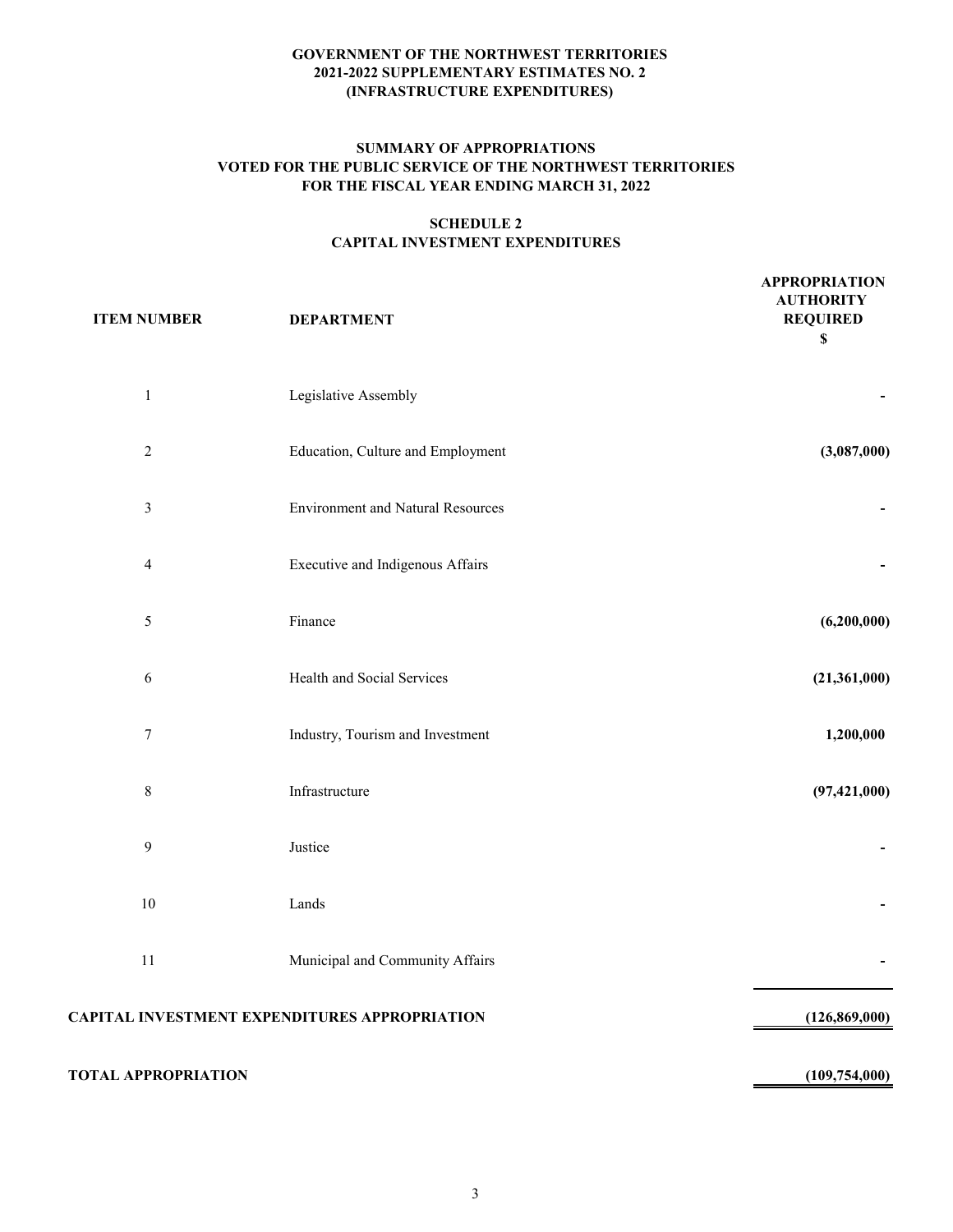### **SUMMARY OF APPROPRIATIONS VOTED FOR THE PUBLIC SERVICE OF THE NORTHWEST TERRITORIES FOR THE FISCAL YEAR ENDING MARCH 31, 2022 OPERATIONS EXPENDITURES**

| Department                                     | 2021-2022<br><b>Capital Estimates</b><br>and Supplementary<br><b>Appropriation No. 1</b> | <b>Not Previously</b><br><b>Authorized</b> | <b>Total Appropriation</b> |
|------------------------------------------------|------------------------------------------------------------------------------------------|--------------------------------------------|----------------------------|
|                                                | \$                                                                                       | \$                                         | \$                         |
| Legislative Assembly                           |                                                                                          |                                            |                            |
| Education, Culture and Employment              | 19,466,000                                                                               |                                            | 19,466,000                 |
| <b>Environment and Natural Resources</b>       |                                                                                          |                                            |                            |
| Executive and Indigenous Affairs               |                                                                                          |                                            |                            |
| Finance                                        |                                                                                          |                                            |                            |
| Health and Social Services                     |                                                                                          |                                            |                            |
| Industry, Tourism and Investment               |                                                                                          |                                            |                            |
| Infrastructure                                 | 30,045,000                                                                               | 17,115,000                                 | 47,160,000                 |
| Justice                                        |                                                                                          |                                            |                            |
| Lands                                          |                                                                                          |                                            |                            |
| Municipal and Community Affairs                | 31,500,000                                                                               |                                            | 31,500,000                 |
| <b>TOTAL OPERATIONS</b><br><b>EXPENDITURES</b> | 81,011,000                                                                               | 17,115,000                                 | 98,126,000                 |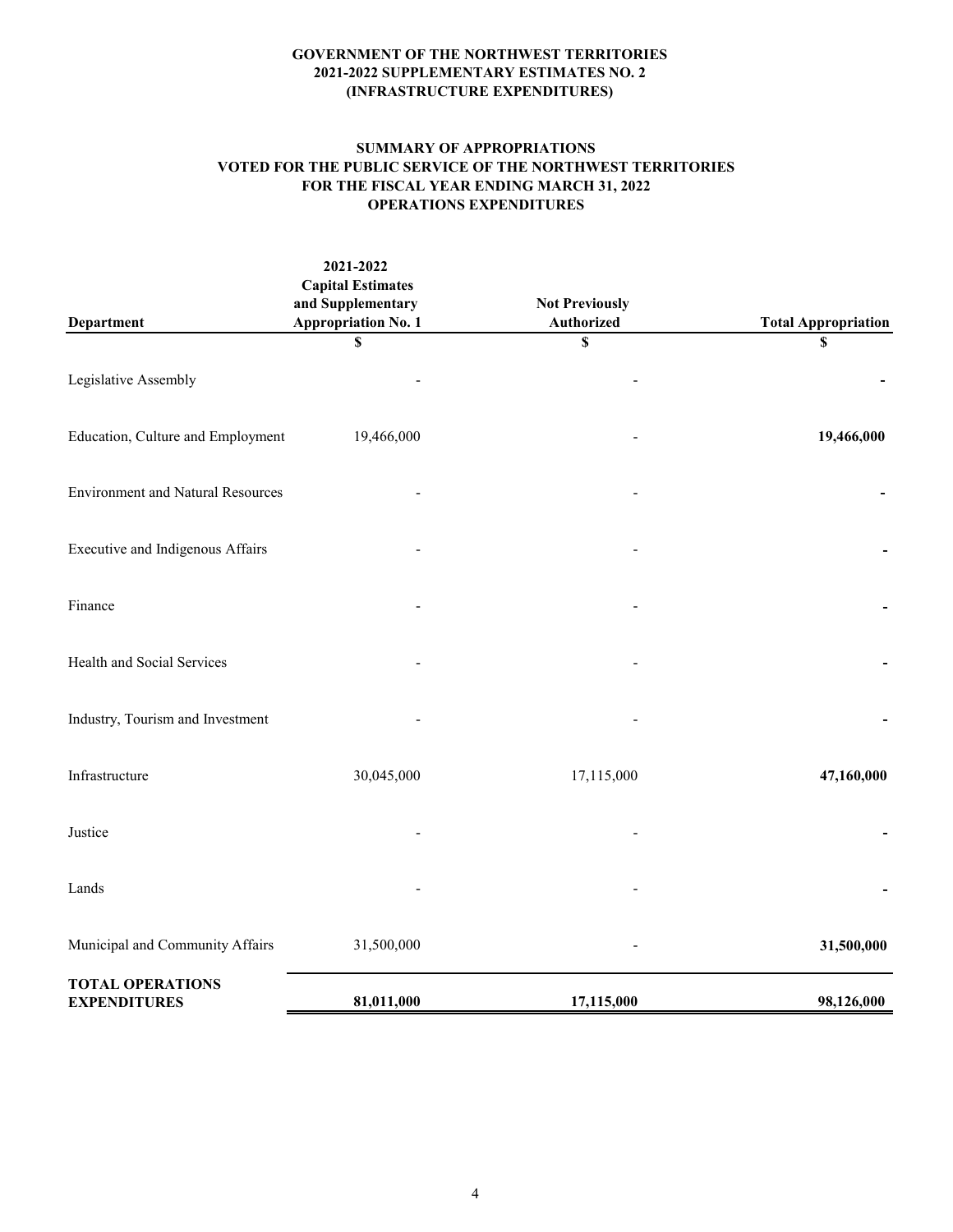#### **SUMMARY OF APPROPRIATIONS VOTED FOR THE PUBLIC SERVICE OF THE NORTHWEST TERRITORIES FOR THE FISCAL YEAR ENDING MARCH 31, 2022 CAPITAL INVESTMENT EXPENDITURES**

| Department                                  | 2021-2022<br><b>Capital Estimates</b><br>and Supplementary<br><b>Appropriation No. 1</b> | <b>Not Previously</b><br>Authorized | <b>Total Appropriation</b> |
|---------------------------------------------|------------------------------------------------------------------------------------------|-------------------------------------|----------------------------|
|                                             | \$                                                                                       | \$                                  | \$                         |
| Legislative Assembly                        | 1,076,000                                                                                |                                     | 1,076,000                  |
| Education, Culture and Employment           | 23,962,000                                                                               | (3,087,000)                         | 20,875,000                 |
| <b>Environment and Natural Resources</b>    | 4,835,000                                                                                |                                     | 4,835,000                  |
| Executive and Indigenous Affairs            |                                                                                          |                                     |                            |
| Finance                                     | 16,250,000                                                                               | (6,200,000)                         | 10,050,000                 |
| Health and Social Services                  | 88,629,000                                                                               | (21,361,000)                        | 67,268,000                 |
| Industry, Tourism and Investment            | 19,978,000                                                                               | 1,200,000                           | 21,178,000                 |
| Infrastructure                              | 308,932,000                                                                              | (97, 421, 000)                      | 211,511,000                |
| Justice                                     | 2,307,000                                                                                |                                     | 2,307,000                  |
| Lands                                       | 318,000                                                                                  |                                     | 318,000                    |
| Municipal and Community Affairs             |                                                                                          |                                     |                            |
| <b>TOTAL CAPITAL</b><br><b>INVESTMENT</b>   | 466,287,000                                                                              | (126, 869, 000)                     | 339,418,000                |
| <b>TOTAL VOTED</b><br><b>APPROPRIATIONS</b> | 547,298,000                                                                              | (109, 754, 000)                     | 437,544,000                |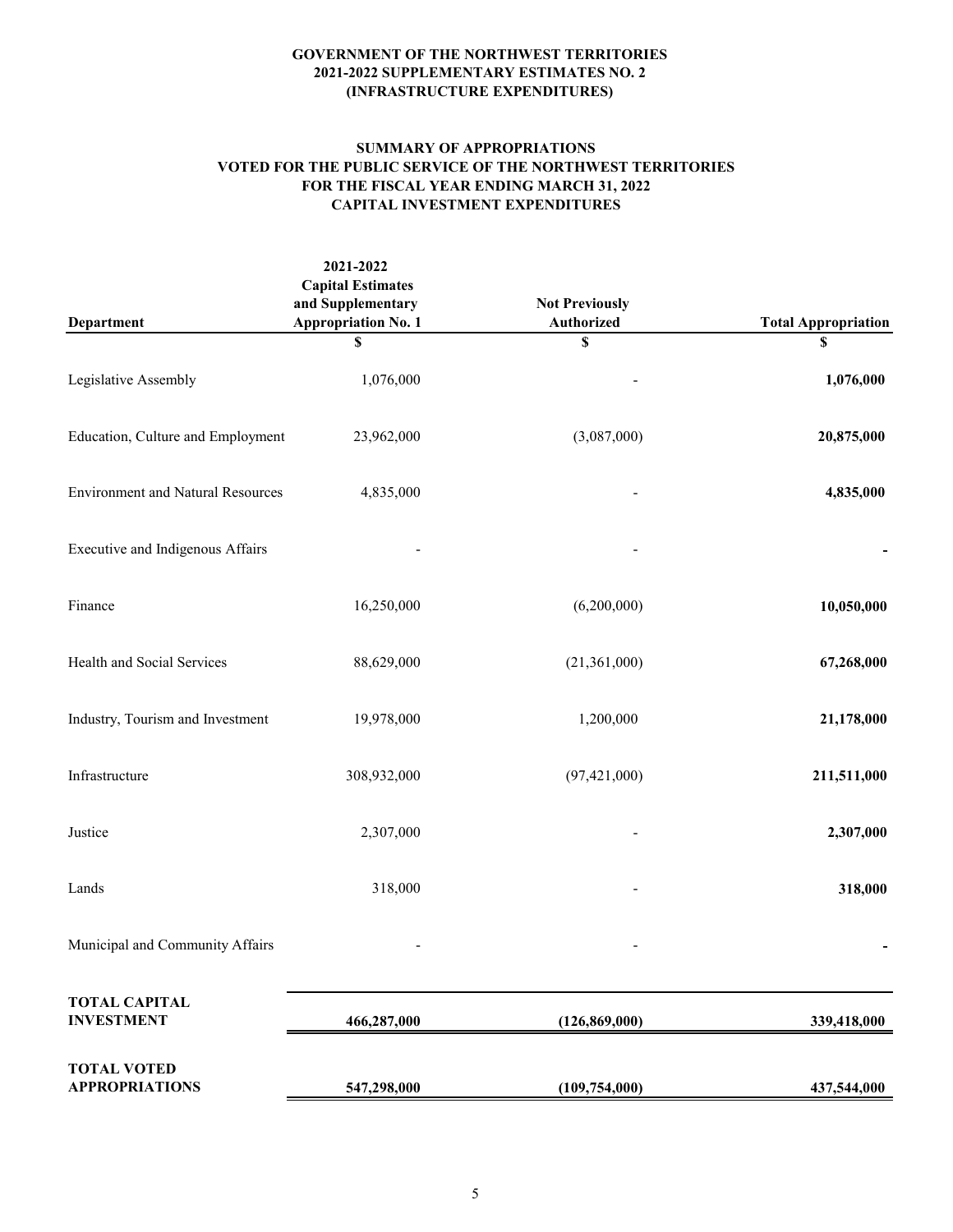# **DEPARTMENT:** Infrastructure<br>SUBJECT: Operations Exp **Operations Expenditures**

| <b>Activity</b>                         | 2021-2022<br><b>Capital Estimates</b><br>and Supplementary<br><b>Appropriation No. 1</b>                               | <b>Not Previously</b><br><b>Authorized</b>                                                                                                                      | <b>Total Appropriation</b>                                |
|-----------------------------------------|------------------------------------------------------------------------------------------------------------------------|-----------------------------------------------------------------------------------------------------------------------------------------------------------------|-----------------------------------------------------------|
| <b>Energy and Strategic Initiatives</b> | S<br>25,337,000                                                                                                        | \$<br>17,115,000                                                                                                                                                | S<br>42,452,000                                           |
|                                         | asset.                                                                                                                 | Transfer to record the Inuvik Wind - Investing in Canada Infrastructure Plan<br>(ICIP) project as an infrastructure contribution rather than a tangible capital | 19,000,000                                                |
|                                         |                                                                                                                        | The net impact on Government operations is nil as this increase in<br>expenditures is fully offset by a decrease in Capital Investment Expenditures.            |                                                           |
|                                         | these adjustments reflect changes in timing for each project:                                                          | To provide a negative infrastructure expenditure for the following projects;                                                                                    | (10,822,000)                                              |
|                                         | Bluefish Hydro Upgrade - ICIP - Yellowknife<br>Fort Simpson Liquefied Natural Gas - ICIP<br>Inuvik Wind Project - ICIP | S<br>S                                                                                                                                                          | (2,026,000)<br>(4,150,000)<br>(4,646,000)<br>(10,822,000) |
|                                         | fully offset by increases in cash flows in future years.                                                               | The net impact on Government operations is nil as these decreases in<br>expenditures are a result of amended cash flow requirements which will be               |                                                           |
|                                         | projects:                                                                                                              | To provide funding for the following Investing in Canada Infrastructure Plan                                                                                    | 8,937,000                                                 |
|                                         | Hydro Infrastructure - ICIP<br>Sachs Harbour Wind/Power plant project - ICIP                                           | \$<br>\$                                                                                                                                                        | 7,056,000<br>1,881,000<br>8,937,000                       |
|                                         | fully offset by decreases in cash flows in future years.                                                               | The net impact on Government operations is nil as these increases in<br>expenditures are a result of amended cash flow requirements which will be               |                                                           |

**TOTAL DEPARTMENT** 30,045,000 17,115,000 17,115,000 47,160,000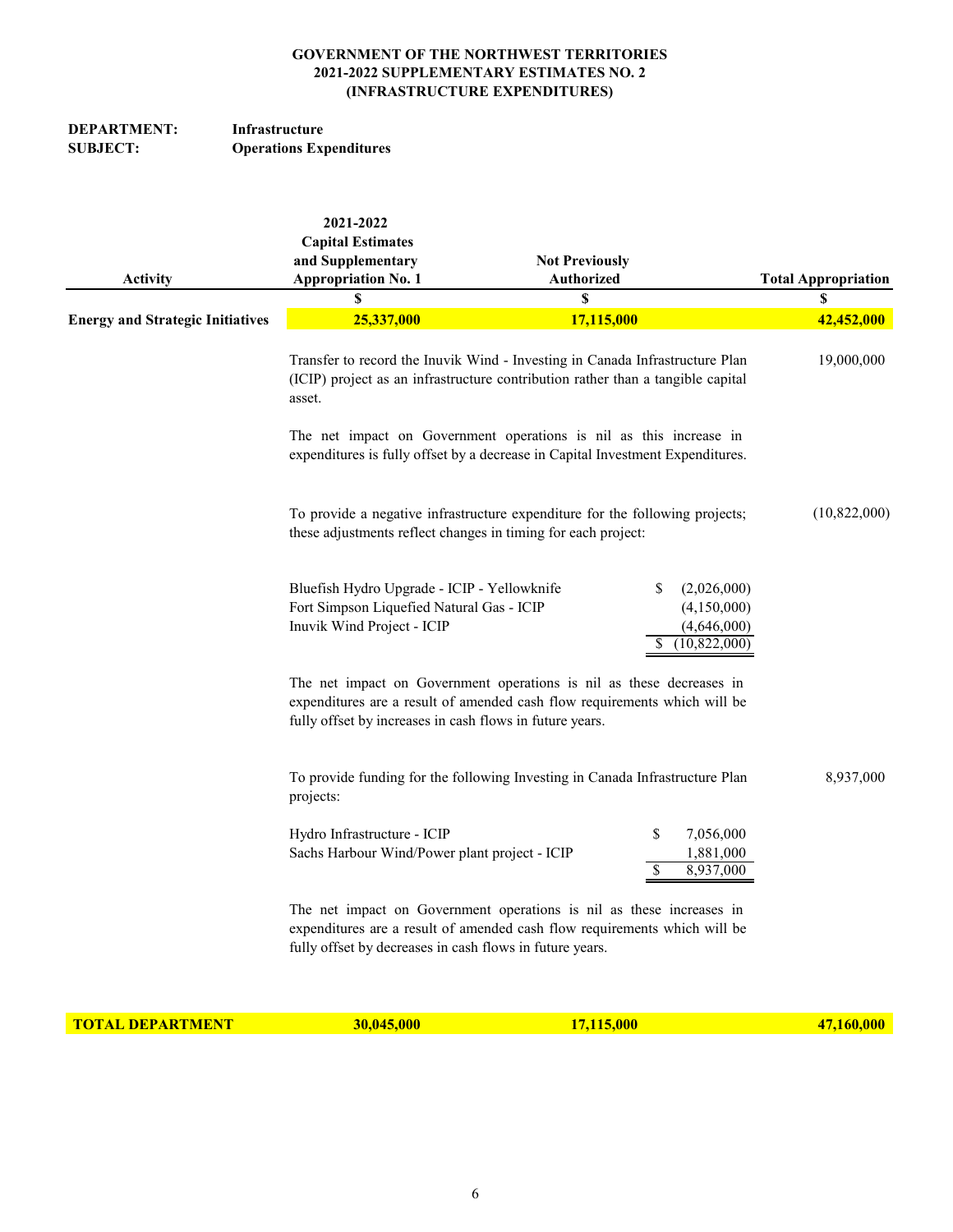| <b>DEPARTMENT:</b> | <b>Education, Culture and Employment</b> |
|--------------------|------------------------------------------|
| <b>SUBJECT:</b>    | <b>Capital Investment Expenditures</b>   |

| <b>Activity</b>                                           | 2021-2022<br><b>Capital Estimates</b><br>and Supplementary<br><b>Appropriation No. 1</b><br>S | <b>Not Previously</b><br><b>Authorized</b><br>\$                                                                                                      | <b>Total Appropriation</b><br>\$        |             |
|-----------------------------------------------------------|-----------------------------------------------------------------------------------------------|-------------------------------------------------------------------------------------------------------------------------------------------------------|-----------------------------------------|-------------|
| Junior Kindergarten to Grade 12<br><b>School Services</b> | 23,746,000                                                                                    | (3,087,000)                                                                                                                                           | 20,659,000                              |             |
|                                                           | additional classroom space in Colville Lake.                                                  | To provide funding for the purchase and set up of 3 portables to provide                                                                              |                                         | 203,000     |
|                                                           |                                                                                               | To provide a negative infrastructure expenditure funding for the following<br>projects; these adjustments reflect changes in timing for each project: |                                         | (3,290,000) |
|                                                           | Chief Jimmy Bruneau School (Behchoko)<br>Colville Lake School                                 | S                                                                                                                                                     | (2,550,000)<br>(740,000)<br>(3,290,000) |             |
|                                                           | fully offset by increases in cash flows in future years.                                      | The net impact on Government operations is nil as these decreases in<br>expenditures are a result of amended cash flow requirements which will be     |                                         |             |
| <b>TOTAL DEPARTMENT</b>                                   | 23,962,000                                                                                    | (3,087,000)                                                                                                                                           | 20,875,000                              |             |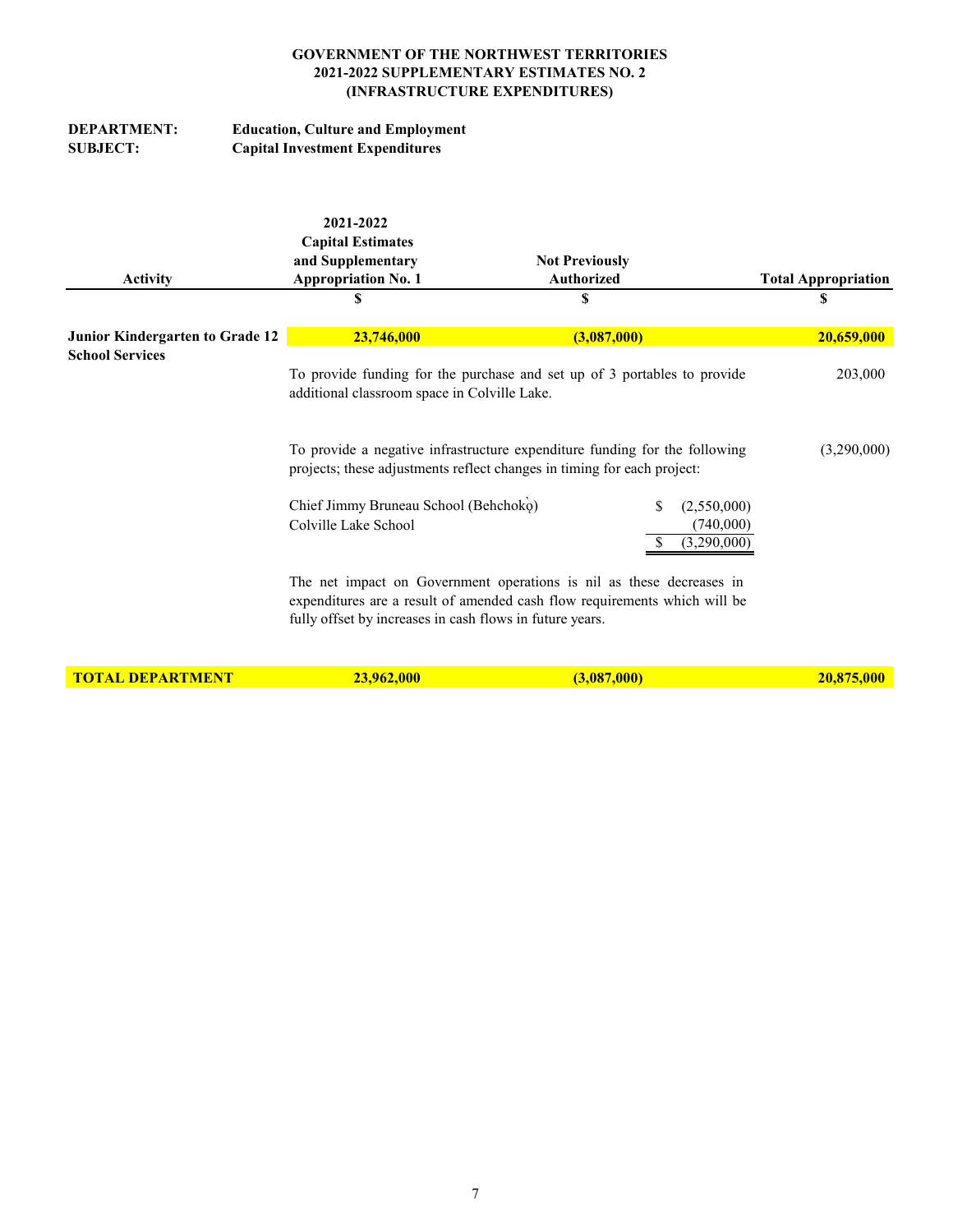# **DEPARTMENT:** Finance<br>SUBJECT: Capital **Capital Investment Expenditures**

| <b>Activity</b>                                      | 2021-2022<br><b>Capital Estimates</b><br>and Supplementary<br><b>Appropriation No. 1</b>                           | <b>Not Previously</b><br><b>Authorized</b>                                                                                                                                                                                                                                                             | <b>Total Appropriation</b> |
|------------------------------------------------------|--------------------------------------------------------------------------------------------------------------------|--------------------------------------------------------------------------------------------------------------------------------------------------------------------------------------------------------------------------------------------------------------------------------------------------------|----------------------------|
|                                                      | \$                                                                                                                 | \$                                                                                                                                                                                                                                                                                                     | \$                         |
| <b>Information Systems Shared</b><br><b>Services</b> | 16,250,000                                                                                                         | (6,200,000)                                                                                                                                                                                                                                                                                            | 10,050,000                 |
|                                                      | adjustment reflects changes in timing for the project.<br>fully offset by increases in cash flows in future years. | To provide a negative infrastructure expenditure funding for the Broadband<br>Fibre Expansion Link (from Inuvik to Tuktoyaktuk) - ICIP project: This<br>The net impact on Government operations is nil as this decrease in<br>expenditures is a result of amended cash flow requirements which will be | (5,000,000)                |
|                                                      | to Industry, Tourism and Investment.                                                                               | Transfer to record the Mineral Administration and Registry Systems project<br>The net impact on Government operations is nil as this decrease in<br>expenditures is fully offset by a increase in Industry, Tourism and Investment.                                                                    | (1,200,000)                |

**TOTAL DEPARTMENT** 16,250,000 (6,200,000) 10,050,000 10,050,000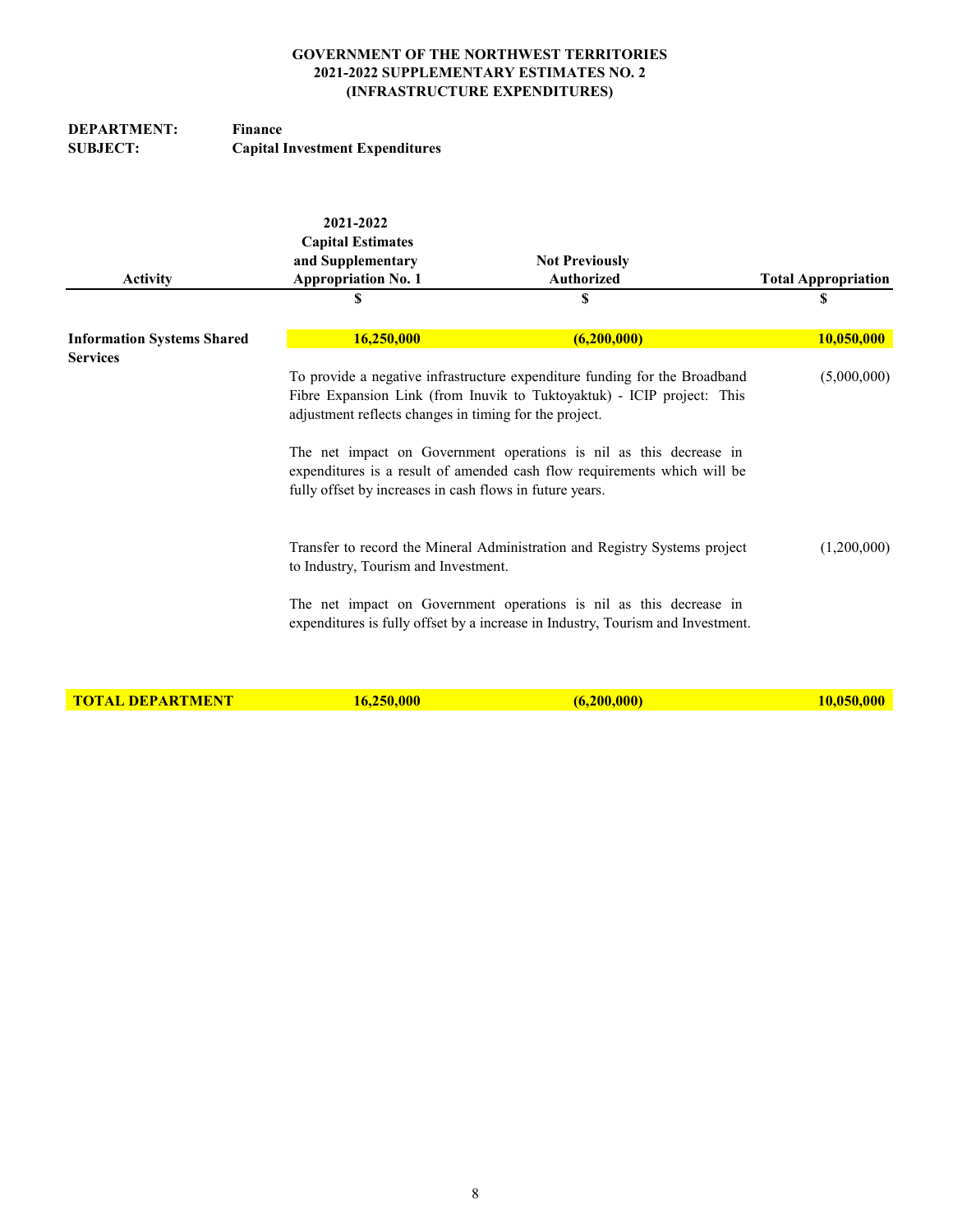# **DEPARTMENT:** Health and Social Services<br>
SUBJECT: Capital Investment Expend **Capital Investment Expenditures**

| <b>Activity</b>                   | 2021-2022<br><b>Capital Estimates</b><br>and Supplementary<br><b>Appropriation No. 1</b> | <b>Not Previously</b><br>Authorized<br>S                                                                                                              | <b>Total Appropriation</b> |
|-----------------------------------|------------------------------------------------------------------------------------------|-------------------------------------------------------------------------------------------------------------------------------------------------------|----------------------------|
|                                   | \$                                                                                       |                                                                                                                                                       | \$                         |
| <b>Health and Social Programs</b> | 87,146,000                                                                               | (21,361,000)                                                                                                                                          | 65,785,000                 |
|                                   |                                                                                          | To provide a negative infrastructure expenditure funding for the following<br>projects; these adjustments reflect changes in timing for each project: | (21,361,000)               |
|                                   | Long Term Care Facility - Hay River                                                      | S<br>(9,000,000)                                                                                                                                      |                            |
|                                   | Long Term Care Facility - Inuvik                                                         | (8,400,000)                                                                                                                                           |                            |
|                                   | Yellowknife Wellness and Recovery Centre - ICIP                                          | (3,961,000)<br>$(21,\!361,\!000)$                                                                                                                     |                            |
|                                   | fully offset by increases in cash flows in future years.                                 | The net impact on Government operations is nil as this decrease in<br>expenditures is a result of amended cash flow requirements which will be        |                            |
| <b>TOTAL DEPARTMENT</b>           | 88,629,000                                                                               | (21, 361, 000)                                                                                                                                        | 67,268,000                 |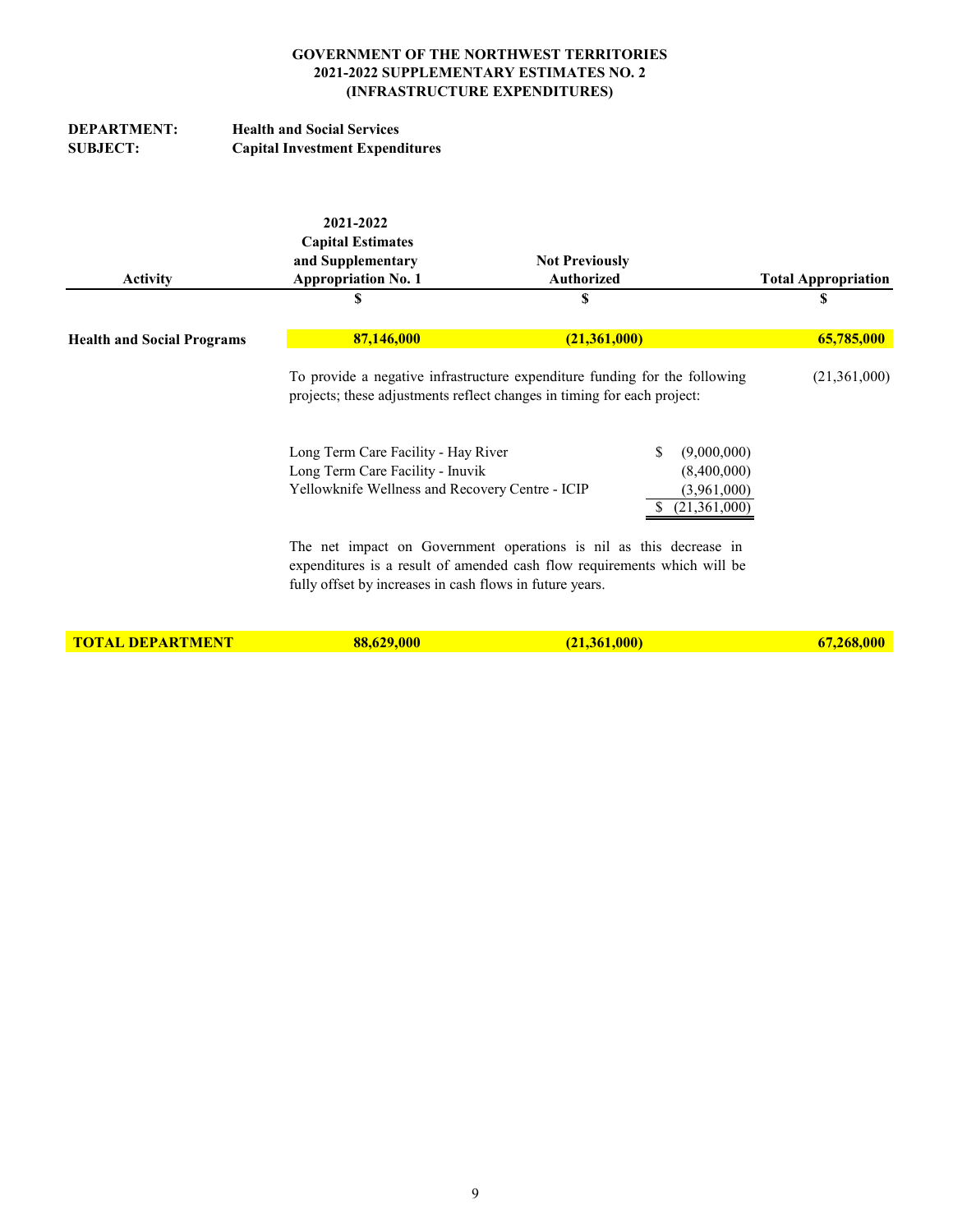| <b>DEPARTMENT:</b> | <b>Industry, Tourism and Investment</b> |
|--------------------|-----------------------------------------|
| <b>SUBJECT:</b>    | <b>Capital Investment Expenditures</b>  |

|                                                   | 2021-2022                                                                                   |                                                                    |                            |
|---------------------------------------------------|---------------------------------------------------------------------------------------------|--------------------------------------------------------------------|----------------------------|
|                                                   | <b>Capital Estimates</b>                                                                    |                                                                    |                            |
|                                                   | and Supplementary                                                                           | <b>Not Previously</b>                                              |                            |
| <b>Activity</b>                                   | <b>Appropriation No. 1</b>                                                                  | <b>Authorized</b>                                                  | <b>Total Appropriation</b> |
|                                                   | \$                                                                                          | S                                                                  | S                          |
| <b>Minerals and Petroleum</b><br><b>Resources</b> |                                                                                             | 1,200,000                                                          | 1,200,000                  |
|                                                   | Transfer to record the Mineral Administration and Registry Systems project<br>from Finance. | 1,200,000                                                          |                            |
|                                                   | expenditures is fully offset by a decrease in Finance.                                      | The net impact on Government operations is nil as this increase in |                            |
| <b>TOTAL DEPARTMENT</b>                           | 19,978,000                                                                                  | 1,200,000                                                          | 21,178,000                 |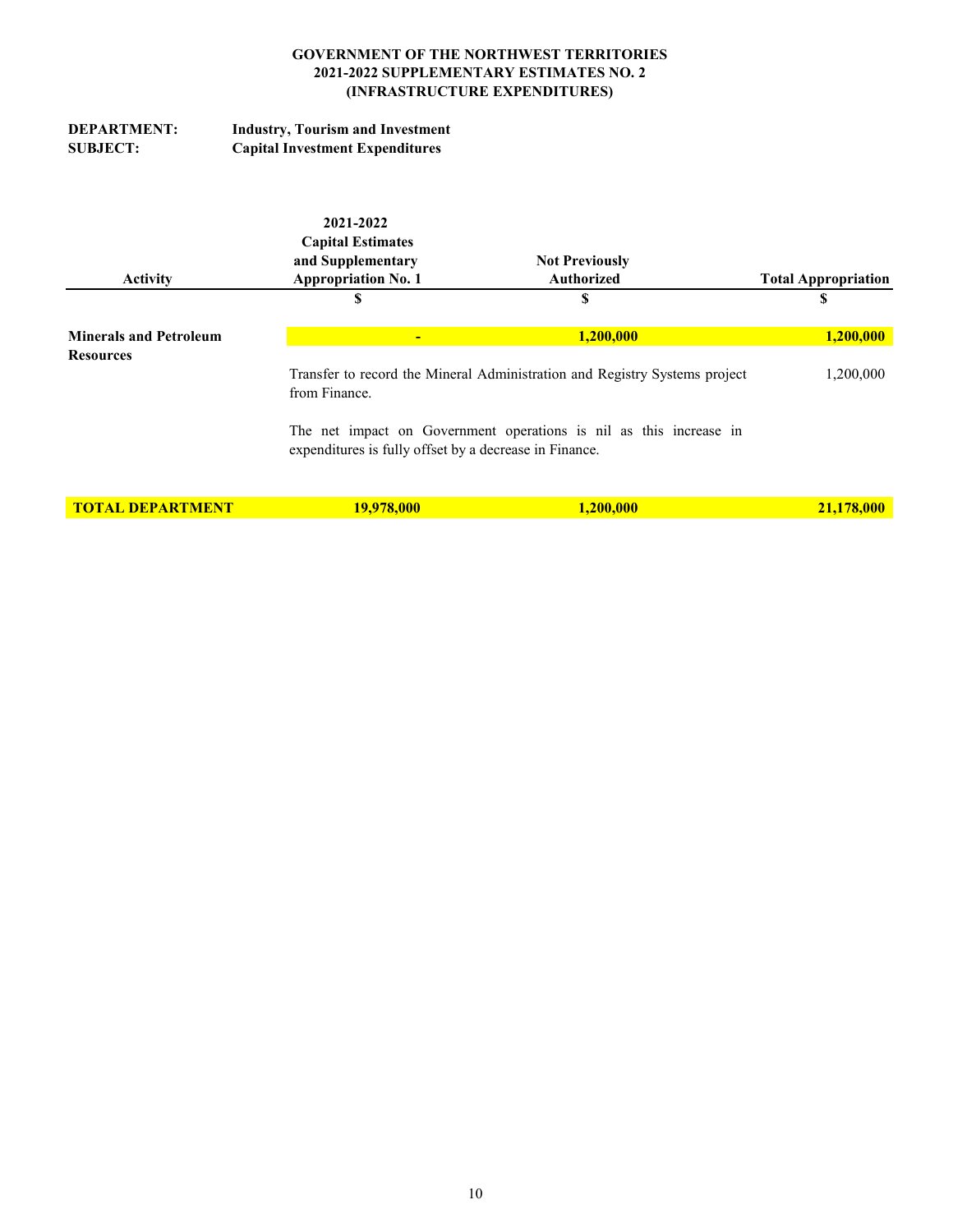| DEPARTMENT:     | Infrastructure                         |
|-----------------|----------------------------------------|
| <b>SUBJECT:</b> | <b>Capital Investment Expenditures</b> |

| <b>Activity</b>                         | 2021-2022<br><b>Capital Estimates</b><br>and Supplementary<br><b>Appropriation No. 1</b>                                                                                                                      | <b>Not Previously</b><br><b>Authorized</b> |                                                                                      | <b>Total Appropriation</b> |  |
|-----------------------------------------|---------------------------------------------------------------------------------------------------------------------------------------------------------------------------------------------------------------|--------------------------------------------|--------------------------------------------------------------------------------------|----------------------------|--|
|                                         | \$                                                                                                                                                                                                            | \$                                         |                                                                                      | \$                         |  |
| <b>Asset Management</b>                 | 189,130,000                                                                                                                                                                                                   | (44,513,000)                               |                                                                                      | 144,617,000                |  |
|                                         | To provide a negative infrastructure expenditure funding for the following<br>projects; these adjustments reflect changes in timing for each project:                                                         |                                            |                                                                                      | (44,513,000)               |  |
|                                         | Frank Channel Bridge - ICIP<br>Great Bear River Bridge - NTCF                                                                                                                                                 |                                            | (22,014,000)<br>(22, 499, 000)<br>(44,513,000)<br>S                                  |                            |  |
|                                         | The net impact on Government operations is nil as these decreases in<br>expenditures are a result of amended cash flow requirements which will be<br>fully offset by increases in cash flows in future years. |                                            |                                                                                      |                            |  |
| <b>Energy and Strategic Initiatives</b> | 64,533,000                                                                                                                                                                                                    | (45, 274, 000)                             |                                                                                      | 19,259,000                 |  |
|                                         | To provide a negative infrastructure expenditure funding for the following<br>projects; these adjustments reflect changes in timing for each project:                                                         | (26,274,000)                               |                                                                                      |                            |  |
|                                         | Mackenzie Valley Highway Environmental Assessment<br>and Planning - NTCF<br>Mount Gaudet Access Road<br>Prohibition Creek Access Road - ICIP<br>Slave Geological Province Corridor                            |                                            | \$<br>(295,000)<br>(10,610,000)<br>(8,885,000)<br>(6,484,000)<br>(26, 274, 000)<br>S |                            |  |
|                                         | The net impact on Government operations is nil as these decreases in<br>expenditures are a result of amended cash flow requirements which will be<br>fully offset by increases in cash flows in future years. |                                            |                                                                                      |                            |  |
|                                         | Transfer to record the Inuvik Wind - Investing in Canada Infrastructure Plan<br>project as an infrastructure contribution rather than a tangible capital asset.                                               |                                            |                                                                                      | (19,000,000)               |  |
|                                         | The net impact on Government operations is nil as this decrease in<br>expenditures is fully offset by an increase in Operations Expenditures.                                                                 |                                            |                                                                                      |                            |  |